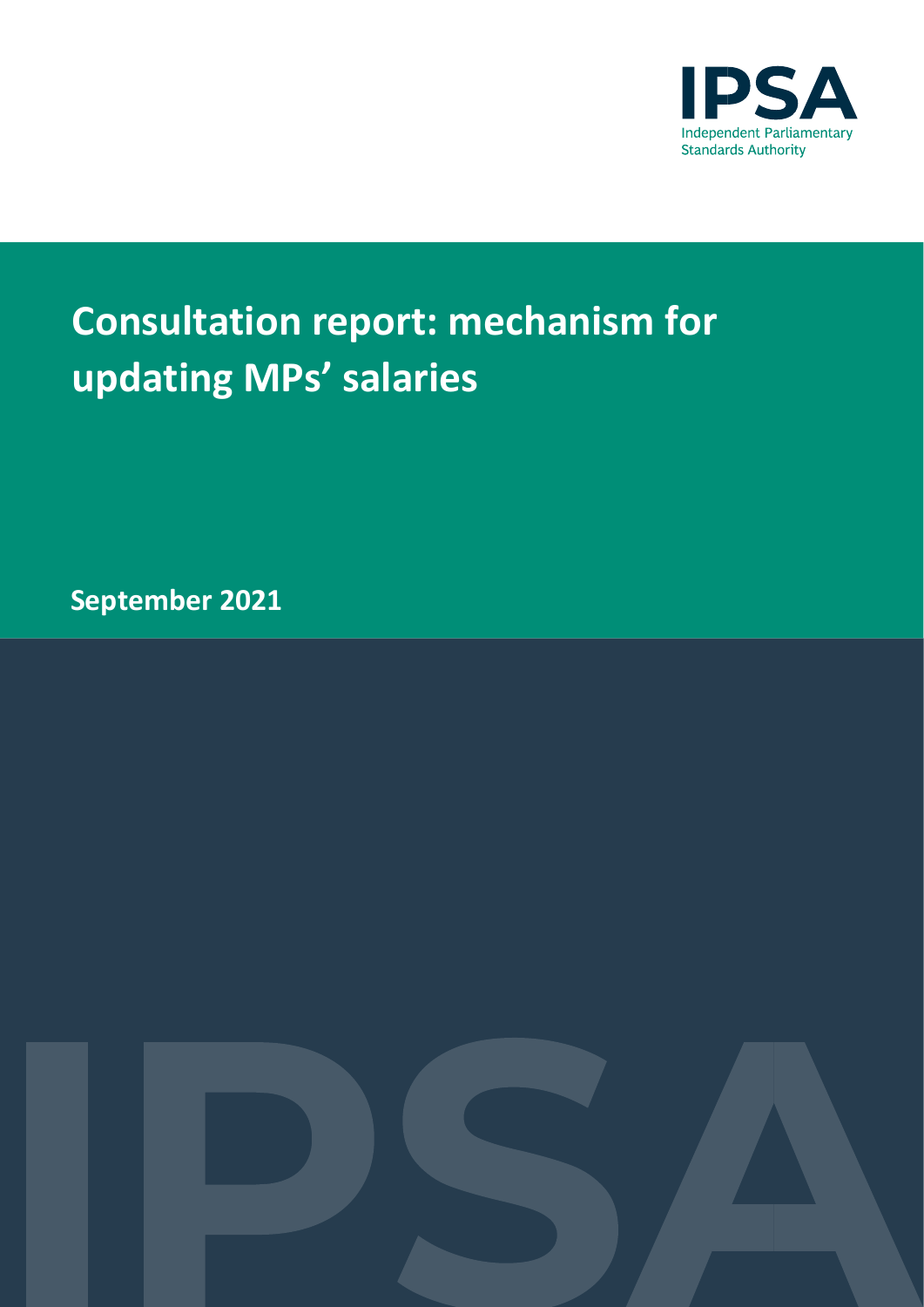

# **Consultation report: mechanism for updating MPs' salaries**

### **Summary**

- 1. In autumn 2020 we consulted, as we are legally required to do in the year after a general election, on the mechanism for making periodic changes to MPs' salaries. In doing so we reviewed and confirmed the principles that guide our decisions in relation to MPs' pay in order to ensure fairness to both MPs and taxpayers.<sup>1</sup> We decided that MPs' pay should remain unchanged in April 2021 given the extraordinary impact of the pandemic, but we did not decide to make any change to the mechanism we use for determining MPs' pay in future years. Since 2015 that mechanism has been based on a statistical series showing changes in public sector pay, called AWE KAC9. In our March 2021 report on the consultation, we set out some factors we would consider for the future and indicated that this could lead to a further consultation.
- 2. We launched this further, targeted consultation in July 2021. 2 The consultation was about the mechanism IPSA should use to periodically update MPs' pay at the appropriate time. We proposed that for the next three years we should have some bounded discretion to depart from the AWE KAC9 figure if that was the right thing to do and explained how we would make that judgement at the relevant time. 3
- 3. An important reason for this proposal is that, as the Office for National Statistics and other commentators have pointed out, the effects of the pandemic have resulted in both structural changes in the economy and technical effects on the statistical series, from 'compositional' and 'base' effects. These changes mean that the average earnings statistics, which are primarily designed to measure the overall pay-bill in the economy, are a less reliable guide than in normal times to changes in individuals' salaries.
- 4. We are grateful to all those who responded to our consultation. Most agreed that a temporary change was appropriate. Having considered the responses, we have decided to go ahead with the proposed temporary, bounded discretion. We have accordingly amended our determination on MPs' pay and on additional pay for committee chairs, which formalise this mechanism. 4

# **Background to the consultation**

5. In 2020 we reviewed whether we needed to change the mechanism used since 2015 for making an annual update to MPs' salaries. Under that approach we use the October datapoint in a statistical measure of changes in public sector earnings called

<sup>1</sup> The principles we apply to decisions about MPs' pay are set out in **Annex 1**.

<sup>2</sup> *[Consultation: mechanism for updating MPs' salaries](https://assets.ctfassets.net/nc7h1cs4q6ic/52YSJ3uBeHhLIs46KlCG5k/1258749dd79f1e83ad9b3651d37bb594/MPs_Pay_and_Pension_Consultation_and_Report_July_2021.pdf)*.

<sup>&</sup>lt;sup>3</sup> We would refer to our pay principles, and economic data and commentary, of which an indicative list is provided in **Annex 2**.

<sup>4</sup> See **Annex 3** and **Annex 4**.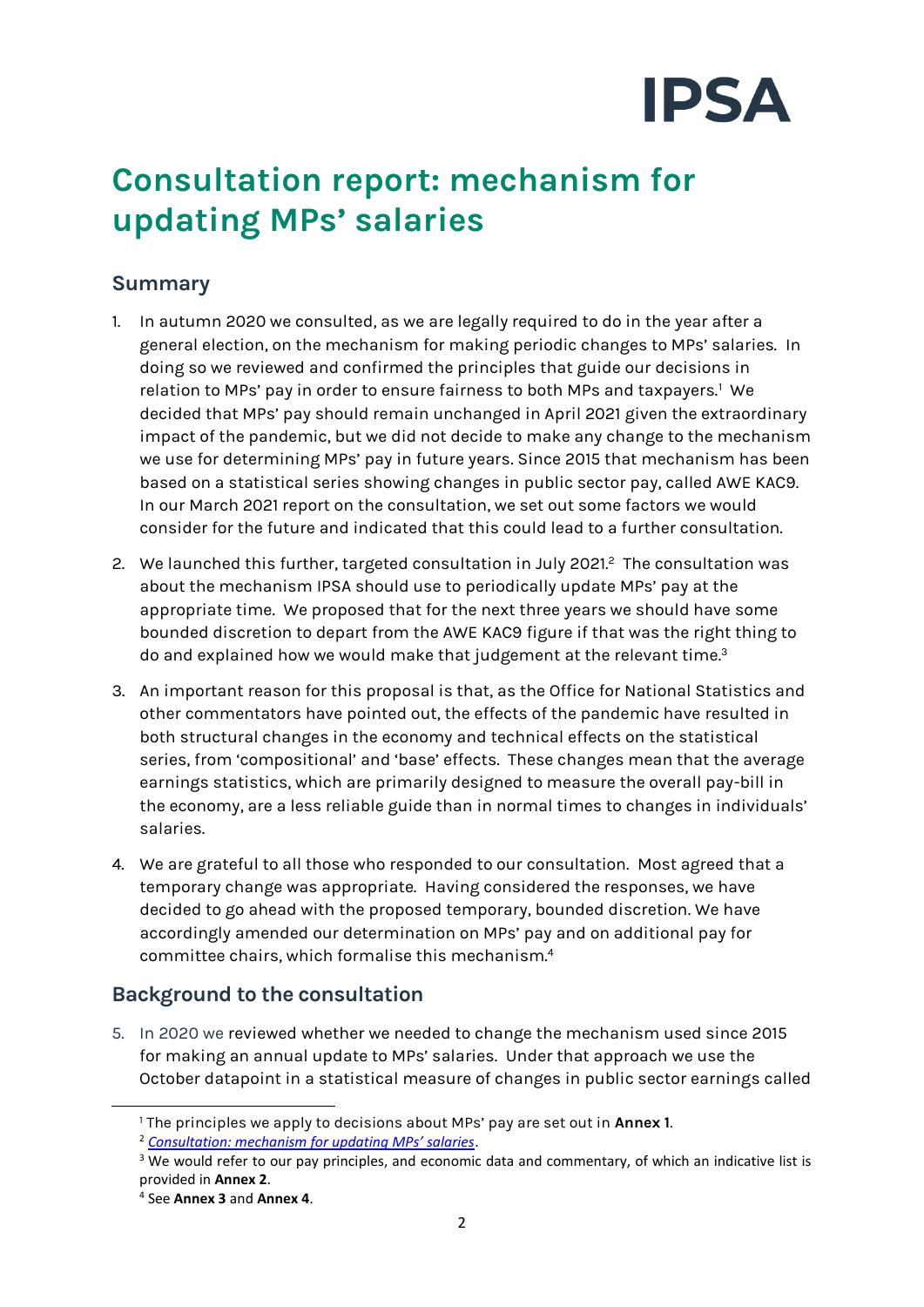

AWE KAC9, which is published by the Office for National Statistics monthly, to determine the percentage change to MPs' pay with effect from the following April.

- 6. Before launching that consultation, we had considered whether it was still desirable to use an external benchmark and whether other preferable benchmarks were available. We were also conscious that all available benchmarks would be significantly affected by the pandemic, the full impact of which was becoming clear during our consultation. We were therefore hesitant about making significant changes to our approach or changing benchmarks at a time of significant economic uncertainty when the behaviour of alternative benchmarks would be hard to gauge.
- 7. In the light of the consultation, we concluded that since IPSA chose the link to earnings statistics as the benchmark for updating MPs' pay it has provided a transparent and objective basis for periodic adjustments. It has enabled us to avoid the situation which often arose before we were established where MPs' pay went unchanged for many years, meaning a larger adjustment was needed periodically to catch up with the wider economy. We considered it was right to remain cautious about moving away from this approach without having a robust alternative which will be fair and seen to be fair to MPs and taxpayers alike. However, in the particular circumstances we faced last year, we had to make the judgement that applying the standard approach was not the right thing to do. In making that judgement, economic data and forecasts were useful to us, as were the more granular data on wage settlements beyond the public sector. We indicated that we were open to further reflection on whether it would be necessary or appropriate to draw on these sources again and whether we could do so without losing the confidence of our stakeholders in the fairness of the result. We said that as the economy and the country emerged from lockdown and the pandemic, we would consider whether further consultation was needed before our next statutory review in the first year of the next parliament.
- 8. In July 2021 we launched a further consultation. The trigger for this was the continuing impact on the earnings statistics of 'compositional effects' and 'base effects' arising from the pandemic. 'Compositional effects' arise from changing patterns of work rather than changes in the salaries of individuals at work, while 'base effects' arise where the comparison between two periods is affected because one or other of the periods is a highly unusual time, which can give a distorted impression of the real significance of the change. We were concerned that if we followed our usual approach in these highly unusual economic conditions, we might rely on statistics that are a much less reliable guide to changes in earnings than they are in ordinary times.
- 9. We therefore proposed that for the next three years, although we would continue to use the KAC9 data as a starting point, we would have bounded discretion to depart from that figure where this was warranted having regard to relevant economic and pay data and commentary, and to our pay principles.

#### **Responses to the consultation**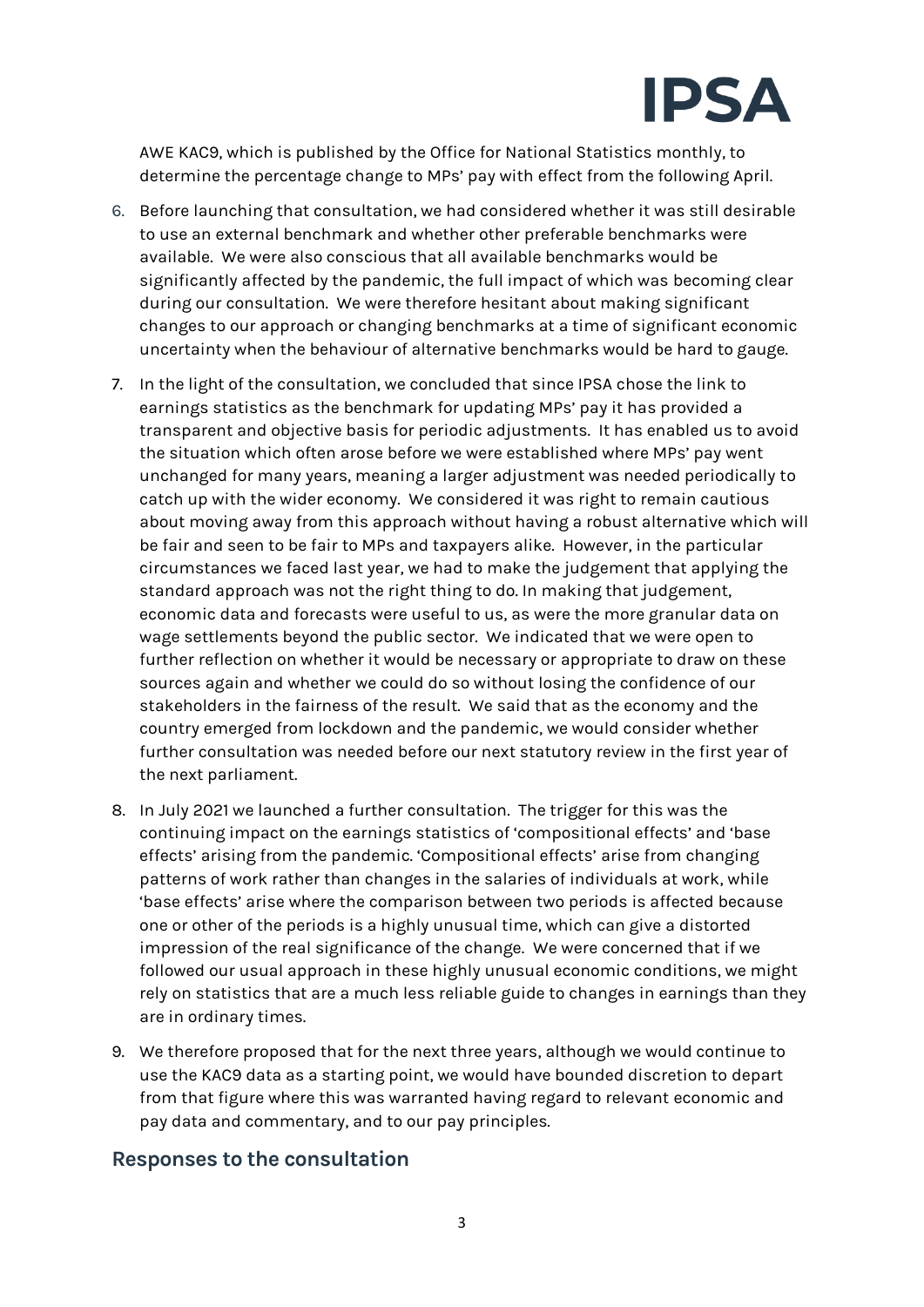

- 10. We received around 240 responses to the consultation, of which seven from MPs or former MPs, one from a member of MPs staff, one from the Taxpayers Alliance, one from remuneration data specialists Incomes Data Research (IDR), and the remainder from members of the public.
- 11. The great majority of respondents supported the proposal for the temporary discretion, although among those who gave reasons for their view, a range of different rationales were cited. Some recognised that this was a "pragmatic" response to the unusual economic circumstances. Others saw this as an opportunity to re-think the weight attached to AWE data relative to other sources of information on pay trends which were more specifically designed for salary adjustments rather than measuring the economy. Some reiterated calls we considered in our last consultation for either a different benchmark, such as change in GDP, to be used for the periodic updating, or for the actual amount of MPs' pay to be either cut or significantly increased. Among the few MPs and former MPs who responded there was a mix of views, with some supporting no change and others agreeing that the temporary change was needed.
- 12. One respondent suggested that if we continue to benchmark against the average earnings statistics, we should use one of the other AWE series, KAE2, as an alternative to KAC9. It is also a measure of public sector wages but excludes those banks that were nationalised after the global financial crisis. As we said last year, we are cautious about any switch of index at a time when structural changes to the economy make the consequences of doing so hard to predict. So we will defer consideration of whether there would be material benefit in switching from KAC9 to KAE2 to our next statutory review.
- 13. Many respondents argued that our discretion should be limited to reducing the award relative to KAC9. Although for some (both for and against this idea) this was a matter if principle, others considered the economic case. One respondent acknowledged that KAC9 had been negative in 2013 but thought it highly unlikely it would be so again in the period ahead. They pointed out that some policy responses could reduce the number of lower-paid staff classified as publicsector workers (not necessarily the number of jobs) which would have the effect of increasing KAC9.
- 14. In reaching our decision we considered, in addition to the consultation responses, the published commentary by the Office for National Statistics (ONS) and National Institute for Economic and Social Research (NIESR). This commentary confirms that the data continue to be skewed by both compositional effects and the 'base effects' that arise where the starting point for comparison is itself unusual. Both ONS and NIESR continue to publish estimates of the difference between the headline figures and underlying changes in wages and express caution about how to interpret the published data. Both also point out that significant uncertainty remains in relation to both the future path of the economy and the impact of structural changes as the economy emerges from the pandemic on the statistical data. While base effects are currently inflating the statistics, it is entirely possible that in a year's time the data could appear to be low, or even negative, in comparison to an artificially inflated starting point this year. Although our consultation respondent described a very plausible policy response to the pandemic and the impact it would have on KAC9, other policy responses are possible which could have the opposite effect.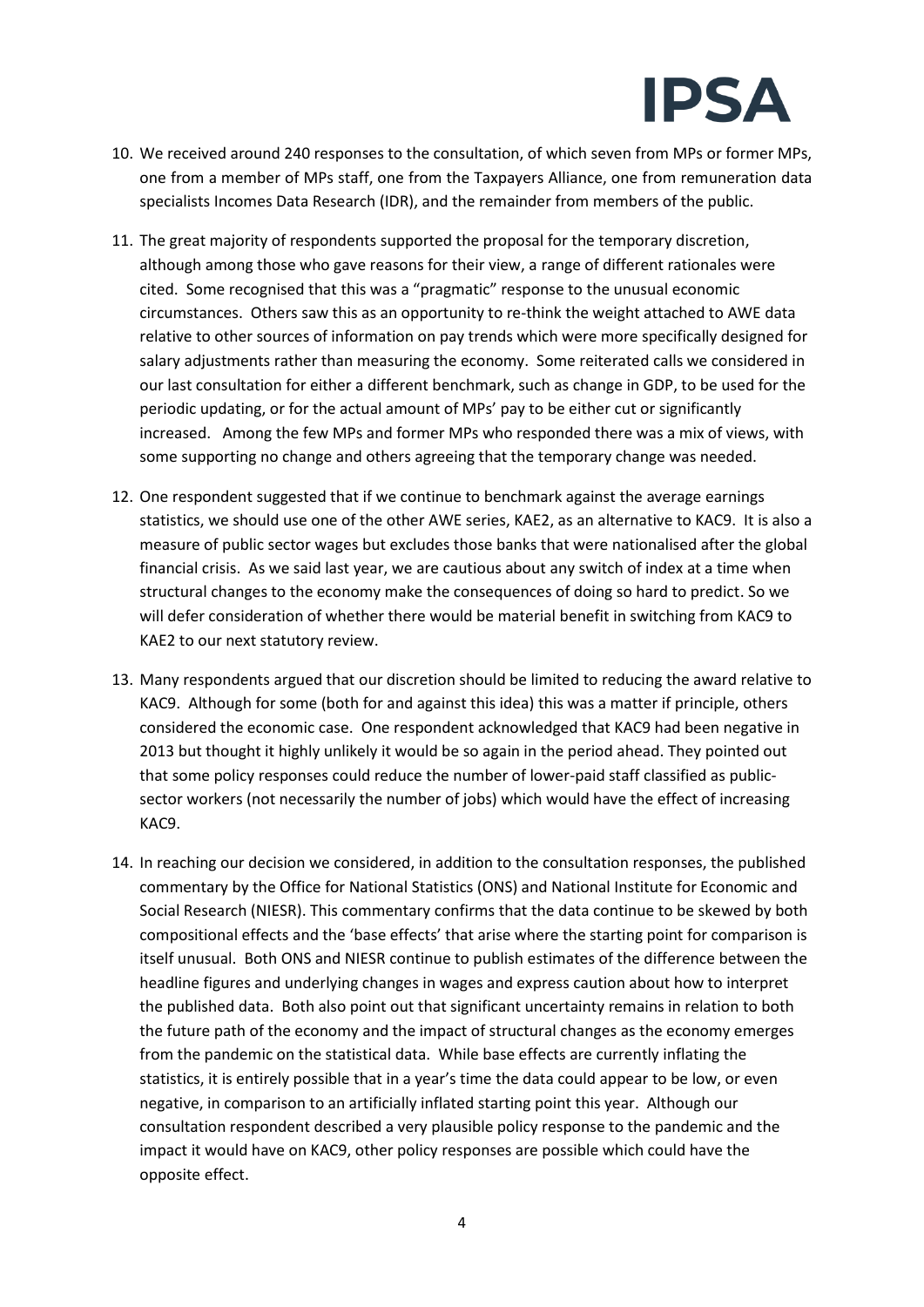

15. We therefore consider that it would not be appropriate to limit our discretion only to reducing the award relative to KAC9, even though we are much more likely to use the discretion in that way. Given the unpredictability of base effects and policy responses in the years ahead, such an approach would leave us unable to respond to any extreme changes in the data which could arise.

## **Conclusions**

- 16. In the light of the consultation and commentary by the ONS and NIESR on the continuing impact of the pandemic on earnings statistics, we have amended our determination on adjustments to MPs' salaries such that for the years 2022, 2023 and 2024 we will have discretion to vary the amount from the KAC9 data where this is justified having regard to relevant economic data and commentary and our pay principles. We will take the same approach to the determination of additional payments for certain committee chairs.
- 17. We expect that after this temporary period we would revert to relying on AWE KAC9. However, there would be an opportunity to reflect on this in the statutory review following the next election.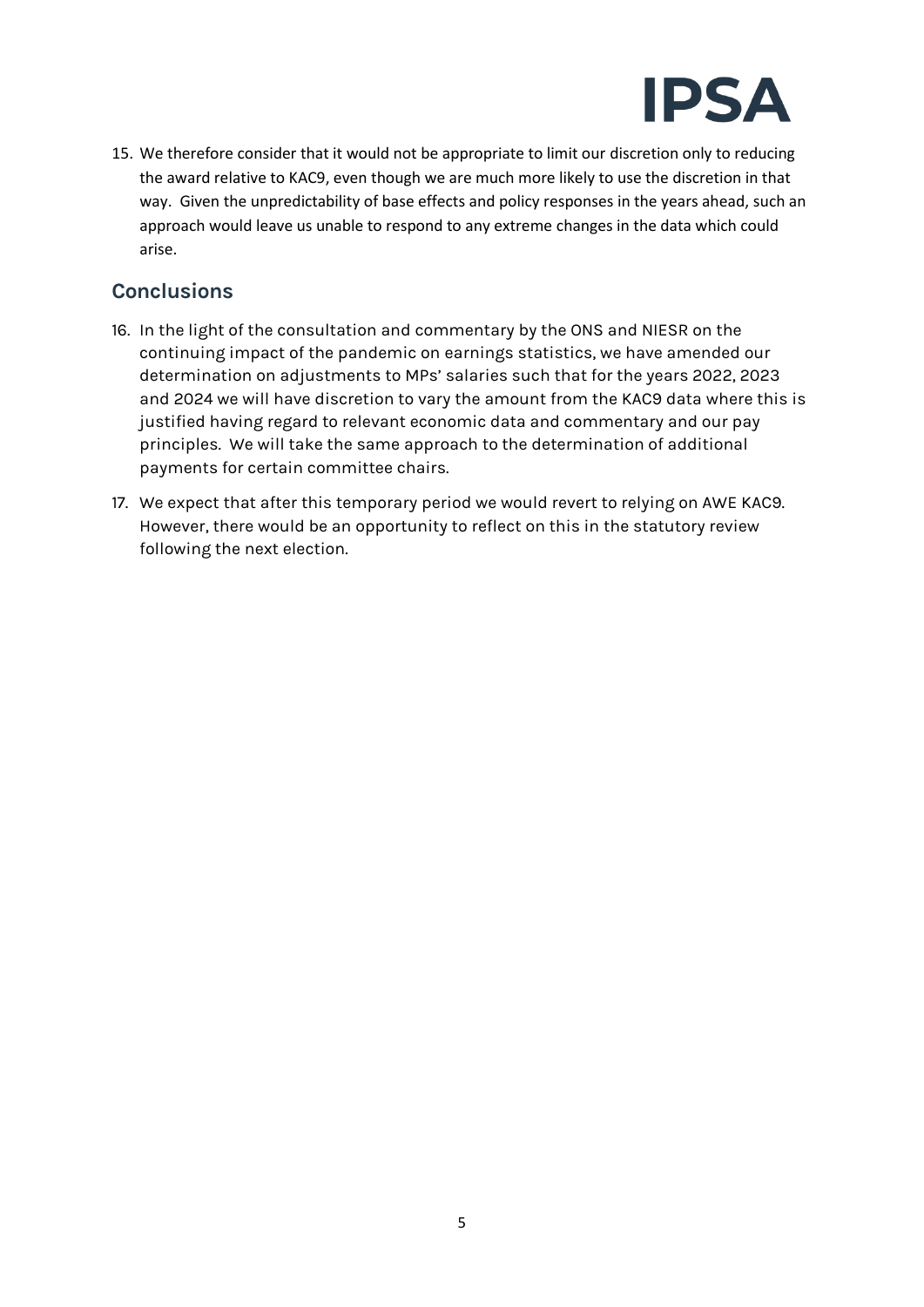

# **Annex 1: Outcomes and guiding principles for our review of MPs' remuneration**

- 1. During the review which concluded in 2015, we consulted on guiding principles for how we would make decisions about MPs' pay. We found these helpful in guiding our approach and explaining our thinking. For this review, we take a similar approach.
- 2. The outcomes we wish to achieve aim to capture the goals that underpin the Act of Parliament which created IPSA, and recognise explicitly that the office of MP is one which anyone not subject to a statutory disqualification is entitled to hold, if they are chosen by the electorate. Making this point explicit will help us to consider the equalities impact of our work and to reduce the possibility that there are any inadvertent barriers to diversity in the remuneration scheme we decide.
- 3. Taken together, these principles help us to ensure that our decisions are fair both to MPs, given the nature of the office they hold, and to the taxpayers who fund MPs' pay. We start with a strong presumption that this principle of fairness means all MPs should be paid the same, with additional payments made only to those who hold specified, additional parliamentary roles, such as chairs of select committees, which bring extra responsibilities.

| Outcomes: what MPs' remuneration arrangements are designed to achieve                                 |                                                                                                                                 |
|-------------------------------------------------------------------------------------------------------|---------------------------------------------------------------------------------------------------------------------------------|
| R1                                                                                                    | The structure and level of MPs' overall reward:                                                                                 |
| R <sub>1</sub> A                                                                                      | enables MPs to fully and effectively carry out Parliamentary duties<br>$\bullet$                                                |
| R <sub>1</sub> B                                                                                      | is fair for all MPs given the diversity of MPs who may be elected by voters<br>$\bullet$                                        |
| R <sub>2</sub>                                                                                        | The determination and its implementation provide appropriate assurance that good<br>value is obtained from public funds         |
| Guiding principles: criteria we apply to ensure the remuneration arrangements deliver<br>the outcomes |                                                                                                                                 |
| P <sub>1</sub>                                                                                        | MPs should be fairly remunerated for the work they do and the total cost to the<br>taxpayer should be affordable and fair       |
| P <sub>2</sub>                                                                                        | MPs' overall remuneration should be considered as a whole package                                                               |
| P <sub>3</sub>                                                                                        | The package should have a clear rationale linked to the intended outcomes, and be<br>cost-effective and efficient to administer |
| P4                                                                                                    | The package should be sustainable in the medium term without the need for<br>frequent, major changes                            |
| <b>P5</b>                                                                                             | As far as is practicable MPs' remuneration and reward should reflect the experience<br>of other working citizens                |

#### **Table 1: Outcomes and guiding principles for IPSA's review of MPs' pay**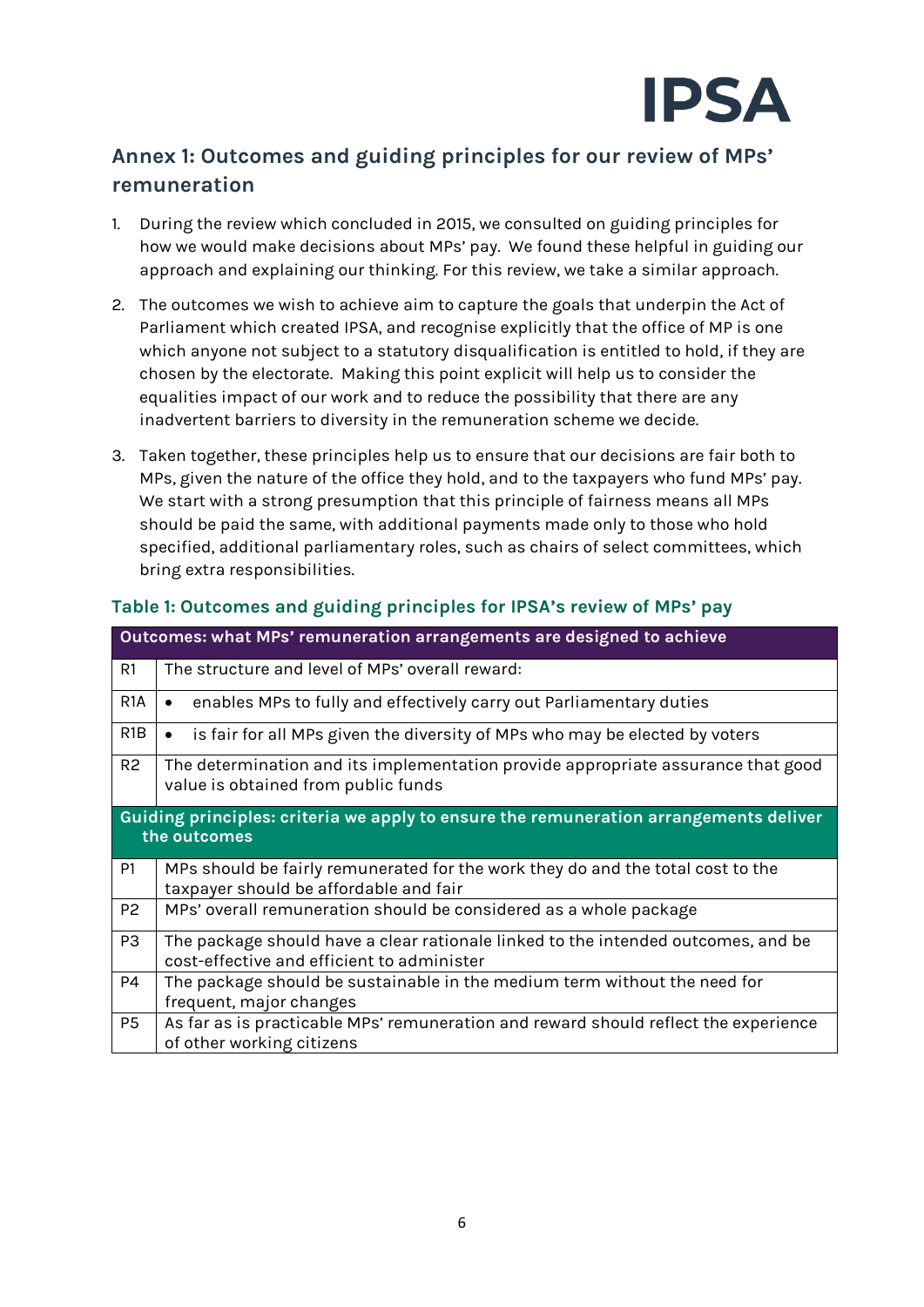

# **Annex 2: Indicative, non-exhaustive list of sources for pay determination**

#### **Economic forecasts**

Office for Budget Responsibility, Economic and Fiscal Outlook

Bank of England/Monetary Policy Committee,

Monetary Policy Report

Agents' summary of business conditions

Other forecasts referenced in the above

#### **Earnings data and labour market trends (in addition to the above)**

Office for National Statistics

Labour Market Trends

Average Weekly Earnings

Real Time Information (experimental statistics)

Other commentary on labour market statistics published from time to

time

National Institute for Economic and Social Research (NIESR) Wage Tracker

#### **Employer surveys and pay trends**

Adecco/Chartered Institute of Personnel and Development (CIPD) Labour Market Outlook

Incomes Data Research (IDR) Pay Climate

Labour Research Department median basic pay awards and Workplace Report

Recruitment and Employment Confederation (REC)/KPMG Report on Jobs produced by IHS Markit

Xpert HR, open access median basic pay awards, with potential purchase of other resources

#### **Public sector pay awards and pay strategy**

Senior Salaries Review Body: mandates received from and advice to government

Office for Manpower Economics: occasional research reports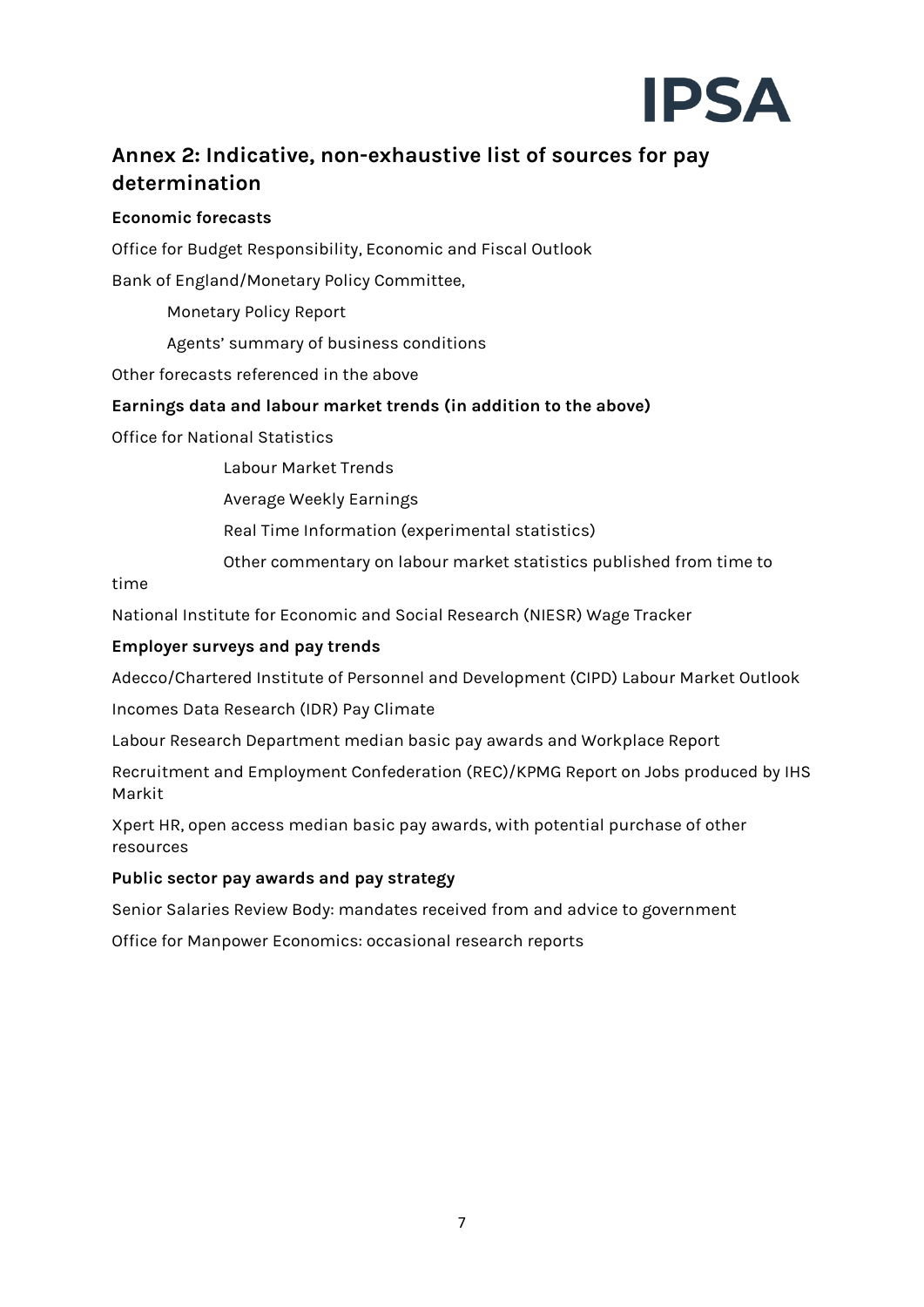

# **Annex 3: Revised pay determination: MPs' salary**

- 1. This determination was made by IPSA under Section 4 of the Parliamentary Standards Act 2009 on **2 September 2021**. It amends the determination made on 16 July 2015 **and amended on 16 December 2020** with immediate effect and supersedes the determination on the MP Salary which was made on 5 December 2013.
- 2. With effect from 8 May 2015, the salary for service as a member of the House of Commons will be £74,000 per annum (referred to as the "MP Salary").
- 3. With effect from 1 April each year, starting with 1 April 2016, the MP Salary will be adjusted by the rate of annual change in public sector average earnings.
- 4. Notwithstanding the previous paragraph, no adjustment will be made to the MP Salary on 1 April 2021.
- 5. For the purposes of this determination 'annual change in public sector average earnings' means the seasonally adjusted three-month average change in public sector average weekly earnings ending in the previous October, compared with the same period a year earlier. These data are published by the Office for National Statistics monthly as the AWE KAC9 series.
- **6. Notwithstanding paragraphs 3 and 5, the adjustments to the MP Salary on 1 April 2022, 1 April 2023 and 1 April 2024 may be adjusted by an amount other than the rate of annual change in public sector average earnings where IPSA judges this is necessary to arrive at an adjustment which is fair to both MPs and to taxpayers, having regard to the experience of constituents and MPs' overall remuneration. In deciding whether such variation to the adjustment is necessary, IPSA will consider information, data and commentary on wage settlements, earnings statistics and trends and the outlook for the UK economy and wider public sector pay policy.**
- 7. This determination will be reviewed in the first year of each Parliament, as required by Section 4 of the Parliamentary Standards Act 2009.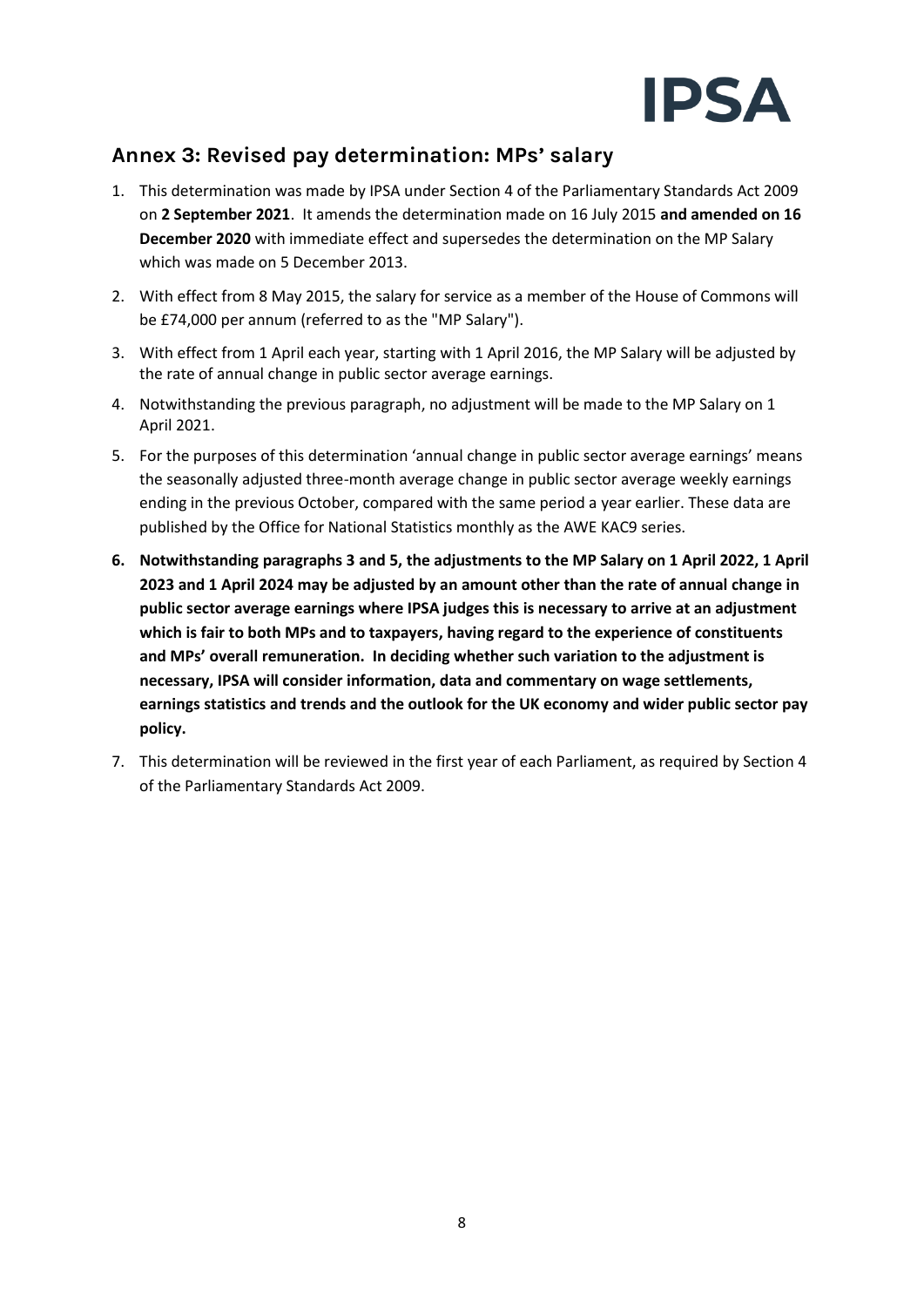

# **Annex 4: Revised pay determination: additional salary for specified committee chairs**

*Changes are shown in bold.*

- 1. This determination was made by IPSA under Section 4 of the Parliamentary Standards Act 2009 on **2 September 2021.** It **amends the determination made on 25 May 2016 and amended on 16 December 2020 with immediate effect and** supersedes the determination on the Additional Salary for Specified Committee Chairs which was made by IPSA on 5 December 2013.
- 2. The holder of an office or position specified by the House of Commons in a resolution under Section 4A(2) of the Parliamentary Standards Act 2009 (collectively called "specified Committee Chairs") shall be paid a salary per annum (referred to as an "Additional Salary") by IPSA in accordance with this determination in addition to the MP Salary he or she shall be entitled to receive as a Member of Parliament.
- 3. For the avoidance of doubt, the term "specified Committee Chairs" covers Chairs of Select Committees and Members of the Panel of Chairs.
- 4. With effect from 1 June 2016, the Additional Salary per annum for specified Committee Chairs will be £15,025.
- 5. With effect from 1 April each year, starting with 1 April 2017, the Additional Salary per annum for specified Committee Chairs will be adjusted by the rate of annual change in public sector average earnings.
- 6. Notwithstanding the previous paragraph, no adjustment will be made to the Additional Salary per annum for specified Committee Chairs on 1 April 2021.
- 7. For the purposes of this determination 'annual change in public sector average earnings' means the seasonally-adjusted, three-month average change in public sector average weekly earnings ending in the previous October, compared with the same period a year earlier. These data are published by the Office for National Statistics monthly as the AWE KAC9 series.
- 8. **Notwithstanding paragraphs 5 and 7, the adjustments to the Additional Salary per annum for specified Committee Chairs on 1 April 2022, 1 April 2023 and 1 April 2024 may be adjusted by an amount other than the rate of annual change in public sector average earnings where IPSA judges this is necessary to arrive at an adjustment which is fair to both MPs and to taxpayers, having regard to the experience of constituents and MPs' overall remuneration. In deciding whether such variation to the adjustment is necessary, IPSA will consider information, data and commentary on wage settlements, earnings statistics and trends and the outlook for the UK economy and wider public sector pay policy.**
- 9. This determination will be reviewed in the first year of each Parliament, as required by Section 4 of the Parliamentary Standards Act 2009.
- 10. No specified Committee Chair shall:
	- a. receive more than one Additional Salary under this determination, or